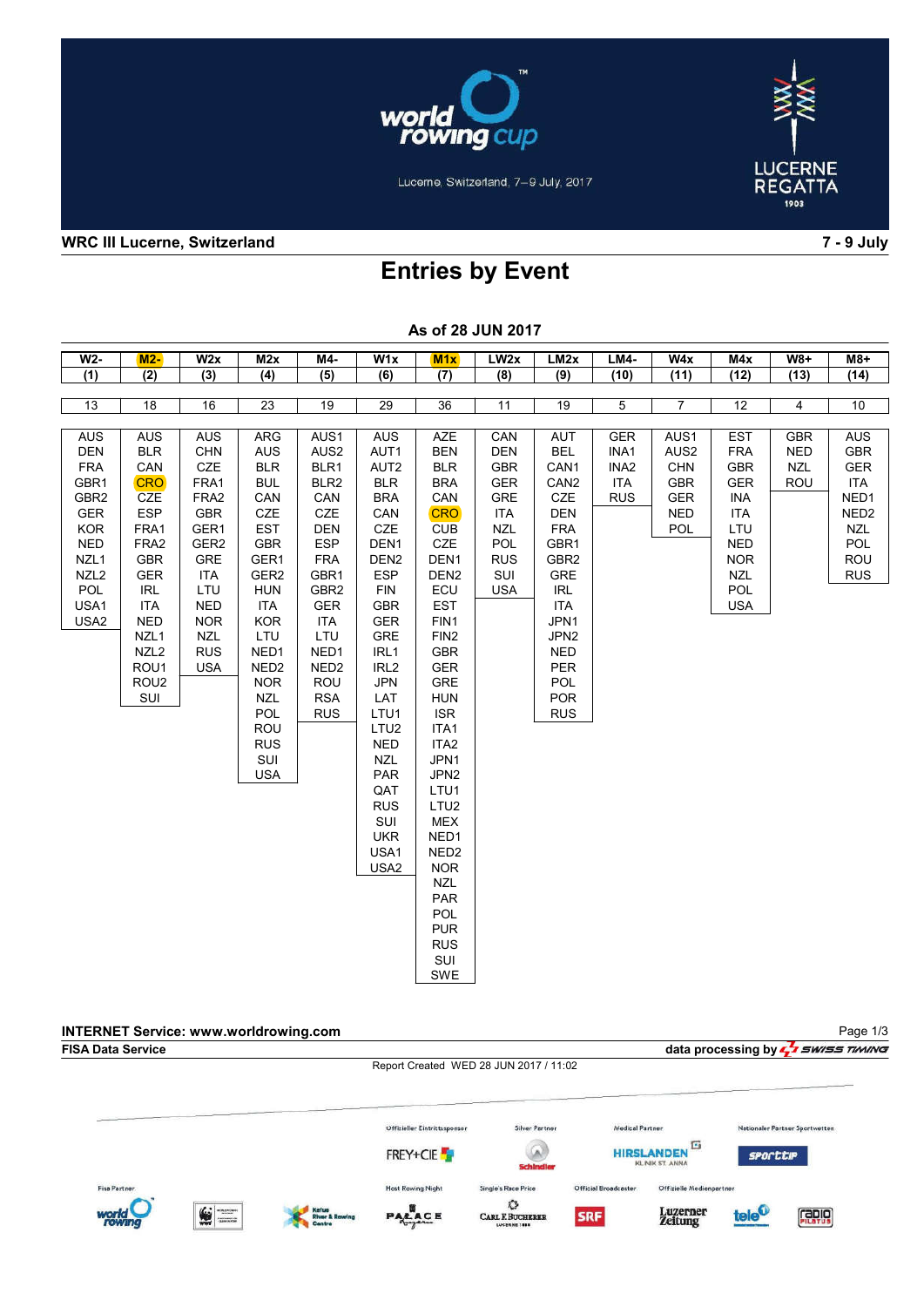



Lucerne, Switzerland, 7-9 July, 2017

### WRC III Lucerne, Switzerland 7 - 9 July

# Entries by Event

| W4-        | $M2+$      | LW <sub>1x</sub> | LM <sub>1x</sub> | <b>LM2-</b> | LW4x       | LM4x       |
|------------|------------|------------------|------------------|-------------|------------|------------|
| (15)       | (16)       | (17)             | (18)             | (19)        | (21)       | (22)       |
|            |            |                  |                  |             |            |            |
| 7          | 3          | 20               | 27               | 6           | 3          | 11         |
|            |            |                  |                  |             |            |            |
| <b>AUS</b> | <b>AUS</b> | <b>ALG</b>       | <b>AUS</b>       | <b>BRA</b>  | AUS        | <b>AUS</b> |
| CAN        | <b>ESP</b> | DEN <sub>1</sub> | AUT1             | <b>FRA</b>  | <b>GBR</b> | CZE        |
| <b>FRA</b> | <b>GER</b> | DEN <sub>2</sub> | AUT <sub>2</sub> | <b>GBR</b>  | <b>JPN</b> | <b>FRA</b> |
| <b>GBR</b> |            | <b>FRA</b>       | <b>BRA</b>       | <b>IRL</b>  |            | <b>GER</b> |
| <b>NED</b> |            | <b>GER</b>       | FIN1             | <b>NOR</b>  |            | <b>HKG</b> |
| POL        |            | <b>HKG</b>       | FIN <sub>2</sub> | <b>RUS</b>  |            | <b>HUN</b> |
| <b>RUS</b> |            | <b>IRL</b>       | <b>GBR</b>       |             |            | <b>ITA</b> |
|            |            | <b>ITA</b>       | <b>GER</b>       |             |            | <b>JPN</b> |
|            |            | <b>JPN</b>       | <b>GRE</b>       |             |            | <b>NED</b> |
|            |            | <b>MEX</b>       | <b>HUN</b>       |             |            | <b>NOR</b> |
|            |            | NED <sub>1</sub> | ITA1             |             |            | <b>POR</b> |
|            |            | NED <sub>2</sub> | ITA <sub>2</sub> |             |            |            |
|            |            | <b>PAR</b>       | <b>NOR</b>       |             |            |            |
|            |            | POL <sub>1</sub> | <b>NZL</b>       |             |            |            |
|            |            | POL <sub>2</sub> | <b>PAR</b>       |             |            |            |
|            |            | <b>POR</b>       | POL              |             |            |            |
|            |            | <b>RSA</b>       | POR <sub>1</sub> |             |            |            |
|            |            | <b>SUI</b>       | POR <sub>2</sub> |             |            |            |
|            |            | <b>SWE</b>       | <b>PUR</b>       |             |            |            |
|            |            | <b>USA</b>       | <b>SLO</b>       |             |            |            |
|            |            |                  | SRB              |             |            |            |
|            |            |                  | SUI1             |             |            |            |
|            |            |                  | SUI <sub>2</sub> |             |            |            |
|            |            |                  | <b>SVK</b>       |             |            |            |
|            |            |                  | <b>SWE</b>       |             |            |            |
|            |            |                  | USA1             |             |            |            |
|            |            |                  | USA <sub>2</sub> |             |            |            |

### As of 28 JUN 2017